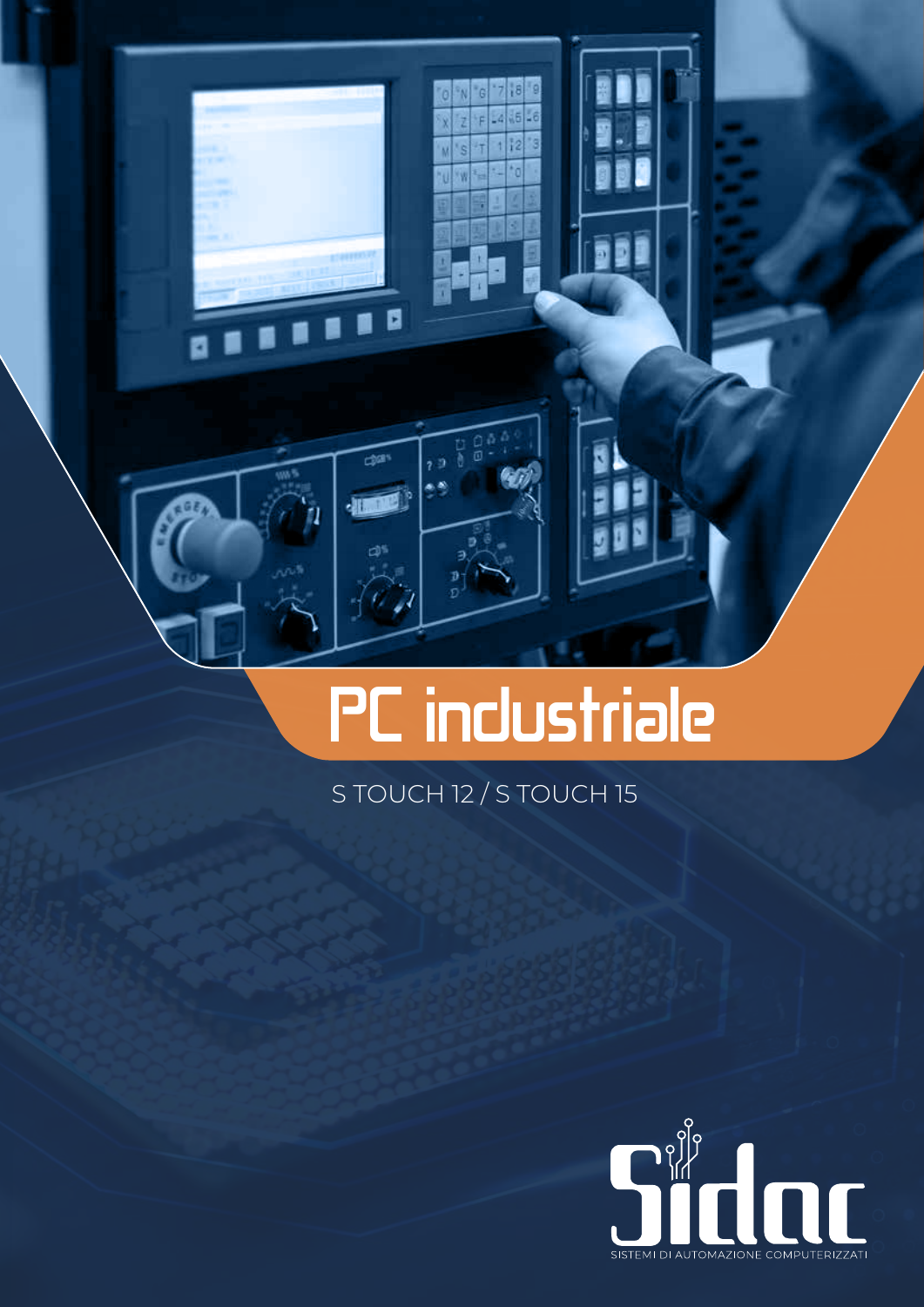# PC industriale S touch 12

**Bitte**  $-11$ 

Il PC Industriale S TOUCH 12 è un pannello industriale 12.1 pollici progettato per l'utilizzo in applicazioni industriali. È dotato di un touch screen Analogico Resistivo ad alte prestazioni, particolarmente adatto per il controllo industriale, apparecchiature di automazione, macchine utensili CNC, ecc.

The ST10 and ST12 Operator Interface is a 10.4-inch and 12.1-inch industrial panels PC designed for industrial applications. It is equipped with a high-performance multi-point capacitive touch screen, especially suitable for industrial control, automation equipment, CNC machine tools, etc.

#### CARATTERISTICHE HARDWARE

- Pc Industriale Touch Screen compatto
- Display TFT Risoluzione 800x600 262,144 colori LVDS Backlight LED **BIANCHI**
- Touch Screen analogico resistivo 5 fili Ris. 1024x1024
- Scheda madre con processore Intel Celeron Famiglia Bay Trail J1900 – Quad Core – 2GHz
- Memoria espandibile fino ad 8GB su modulo DDR3L-SO-DIMM (Standard 4GB)
- Scheda Video integrata
- COM1-RS232
- N.3 porte USB ver. 2.0 sul supporto periferiche ed 1 ver. 3.0 N.1 porta USB 2.0 sul frontale.
- N.2 Porte Ethernet RJ45 GbE Intel I210-AT GbE
- Interfaccia SATA con collegamento a SSD 2,5" 128 GB MLC
- Tensione di alimentazione 18/36 Vdc 60W
- Consumo:24Vdc 2,5 A max
- Pannello frontale con protezione IP54
- Dimensioni: 343x214x95
- Temperatura di lavoro 0° 45°C

#### LCD

Il Pc Industriale S TOUCH 12 è fornito di un display TFT 12.1" con risoluzione video 800x600 su standard LVDS 18 Bit. Luminosità 500 cd/m2 : contrasto 700:1 ed angolo di visuale 80 gradi orizzontale e 75 gradi verticali.

#### TOUCH-SCREEN

Il touch screen installato sul PC è un Analogico Resistivo tecnologia 5 fili con risoluzione 1024x1024; ha inoltre una trasparenza pari al 70%; Interfaccia di comunicazione USB.

#### CONNESSIONI MEMORIA DI MASSA

- N.1 Connessione diretta tramite porta SATA ad un Hard Disk o SSD (versione TS)
- N.1 Connettore accessibile tramite sportellino dall'esterno (retro) per CFAST con interfaccia SATA II/III – (versione TSC)

## APPLICAZIONI

Per le sue caratteristiche di alta versatilità e potenzialità, la famiglia dei PC Industriali S TOUCH si presta a qualsiasi applicazione in ambienti gravosi, sia nel mondo della macchina utensile tradizionale e speciale che nel mondo della robotica, del montaggio e dell'automazione su misura.

#### **Esempi di applicazioni**:

- farmaceutica
- rettifiche di piani; per interni ed esterni; speciali
- fresatrici
- affilatrici
- foratrici
- punzonatrici
- stozzatrici • curvatubi
- 
- presse
- manipolatori per controlli non distruttivi
- tavole x-y
- robot cartesiani 3 assi
- robot di montaggio
- machine speciali

#### *HARDWARE SPECIFICATIONS*

- Storage temperature –20° / +60°C
- $\bullet$ Compact Touch Screen Industrial PC
- $\ddot{\phantom{a}}$ TFT display - Resolution 800x600 - 262,144 colours - WHITE LED backlight LVDS
- 5-wire resistive analog touch screen Resolution 1024x1024
- $\bullet$ Motherboard with Intel Celeron Family Bay Trail J1900
- processor Quad Core 2GHz Expandable memory up to 8GB on DDR3L-SO-DIMM module (Standard 1GB)
- Integrate video card
- COM1-RS232
- 3 USB ports ver. 2.0 on peripheral support and a ver. 3.0 N.1 USB 2.0 port on the  $\bullet$ front.
- $\ddot{\phantom{a}}$ 2 Ethernet ports RJ45 GbE - Intel I210-AT GbE
- SATA interface with connection to SSD 2,5"- 128 GB MLC
- $\ddot{\phantom{a}}$ Power supply 18/36 Vdc 60W
- Consumption: 24Vdc 2.5 A max
- $\ddot{\phantom{a}}$ Front panel with IP54 protection
- ٠ Dimensions: 343x214x95
- Working temperature 0° 45°C
- Storage temperature –20°/ + 60°C

#### LCD

The S TOUCH 12 Industrial PC is equipped with a 12.1" TFT display – 800x600 video resolution - LVDS 18 Bit standard. Brightness 500 cd/m<sup>2</sup>: contrast 700:1 and viewing angle 80 degrees horizontal and 75 degrees vertical.

#### TOUCH-SCREEN

Analog Resistive 5-wire technology with a resolution of 1024x1024; transparency of 70%; USB communication interface.

#### GROUND MEMORY CONNECTIONS

- N.1 Direct connection via SATA port to the Hard Disk or SSD (TS version)
- N.1 Connector accessible through the flap from the outside (back) for CFAST with SATA II / III interface - (TSC version)

Due to its hight versatility and potential features, the ST Operator Interface range is suitable for any applications in harsh environments – conventional/ special machine tools field, robotics world, assembling and customized automation.

#### **examples of applications:**

- pharmaceutical industry • esternal, internal, surface or
- special grinding machines • milling machines
- sharping machines
- drilling machines
- punching machines
- slotting machines
- pipe-bending machines
- sheet-presses
- handling sustems for non-destructive testing • x-y tables
- cartesian 3-axis robots
- assembling robots
- special machines

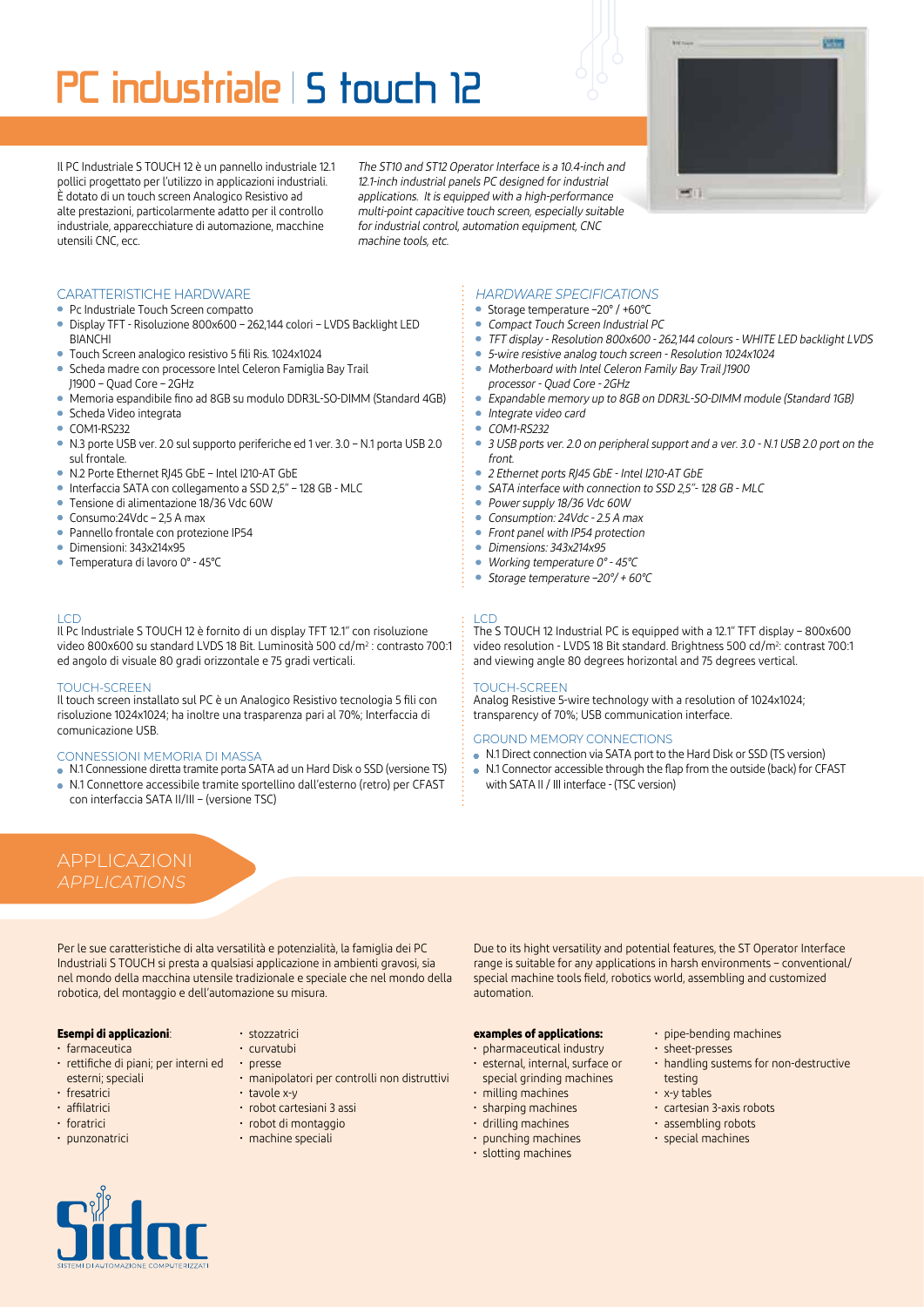## PC industriale 15 touch 15

Il PC Industriale S TOUCH 15 è un pannello industriale 15.0 pollici progettato per l'utilizzo in applicazioni industriali. È dotato di un touch screen Analogico Resistivo ad alte prestazioni, particolarmente adatto per il controllo industriale, apparecchiature di automazione, macchine utensili CNC, ecc.

The S TOUCH 15 INDUSTRIAL PC is a 15.0-inch industrial panel PC designed for industrial applications. It is equipped with a high-performance analog-resistive touch screen, especially suitable for industrial control, automation equipment, CNC machine tools, etc.



- Pc Industriale Touch Screen compatto
- Display TFT Risoluzione 1024x768 262,144 colori LVDS Backlight LED **BIANCHI**
- Touch Screen analogico resistivo 5 fili Ris. 1024x1024
- Scheda madre con processore Intel Celeron Famiglia Bay Trail J1900 Quad Core – 2GHz
- Memoria espandibile fino ad 8GB su modulo DDR3L-SO-DIMM (Standard 1GB)
- Scheda Video integrata
- COM1-RS232
- N.4 porte USB ver. 2.0 sul supporto periferiche ed una ver. 3.0 N.1 porta USB 2.0 sul frontale.
- N.2 Porte Ethernet RJ45 GbE Intel I210-AT GbE
- Interfaccia SATA con collegamento a SSD 2,5" 128 GB MLC
- Tensione di alimentazione 18/36 Vdc 60W
- Consumo:24Vdc 2,5 A max
- Pannello frontale con protezione IP54
- Dimensioni: 413x353x95
- Temperatura di lavoro 0° 45°C
- Storage temperature –20° / +60°C

#### LCD

Il Pc Industriale S TOUCH 15 è fornito di un display TFT 15.0" con risoluzione video 1024x768 su standard LVDS 24 Bit. Luminosità 500 cd/m2 : contrasto 700:1 ed angolo di visuale 80 gradi orizzontale e 75 gradi verticali.

#### TOUCH-SCREEN

Il touch screen installato sul PC è un Analogico Resistivo tecnologia 5 fili con risoluzione 1024x1024; ha inoltre una trasparenza pari al 70%; Interfaccia di comunicazione USB.

#### CONNESSIONI MEMORIA DI MASSA

- N.1 Connessione diretta tramite porta SATA ad un Hard Disk o SSD (versione TS)
- N.1 Connettore accessibile tramite sportellino dall'esterno (retro) per CFAST con interfaccia SATA II/III – (versione TSC)

#### *HARDWARE SPECIFICATIONS*

- $\bullet$ Compact Touch Screen Industrial PC
- TFT display Resolution 1024x768 262,144 colors WHITE LED backlight LVDS
- 5-wire resistive analog touch screen Resolution 1024x1024
- Motherboard with Intel Celeron Family Bay Trail J1900 processor Quad Core 2GHz
- Expandable memory up to 8GB on DDR3L-SO-DIMM module (Standard 1GB) **•** Integrated video card
- $\bullet$ COM1-RS232
- 4 USB ports ver. 2.0 on peripheral support and a ver. 3.0 N.1 USB 2.0 port on the front.
- 2 Ethernet ports RJ45 GbE Intel I210-AT GbE
- $\bullet$ SATA interface with connection to SSD 2,5"- 128 GB - MLC
- Power supply 18/36 Vdc 60W
- Consumption: 24Vdc 2.5 A max
- $\bullet$ Front panel with IP54 protection
- Dimensions: 413x353x95
- $\bullet$ Working temperature 0° - 45°C
- Storage temperature –20°/ + 60°C

#### **LCD**

The S TOUCH 15 Industrial PC is equipped with a 15.0" TFT display - 1024x768 video resolution - LVDS 24 Bit standard. Brightness 500 cd / m2: contrast 700:1 and viewing angle 80 degrees horizontal and 75 degrees vertical.

#### TOUCH-SCREEN

Analog Resistive 5-wire technology with a resolution of 1024x1024; transparency of 70%; USB communication interface.

#### GROUND MEMORY CONNECTIONS

- N.1 Direct connection via SATA port to the Hard Disk or SSD (TS version)
- N.1 Connector accessible through the flap from the outside (back) for CFAST with SATA II / III interface - (TSC version)